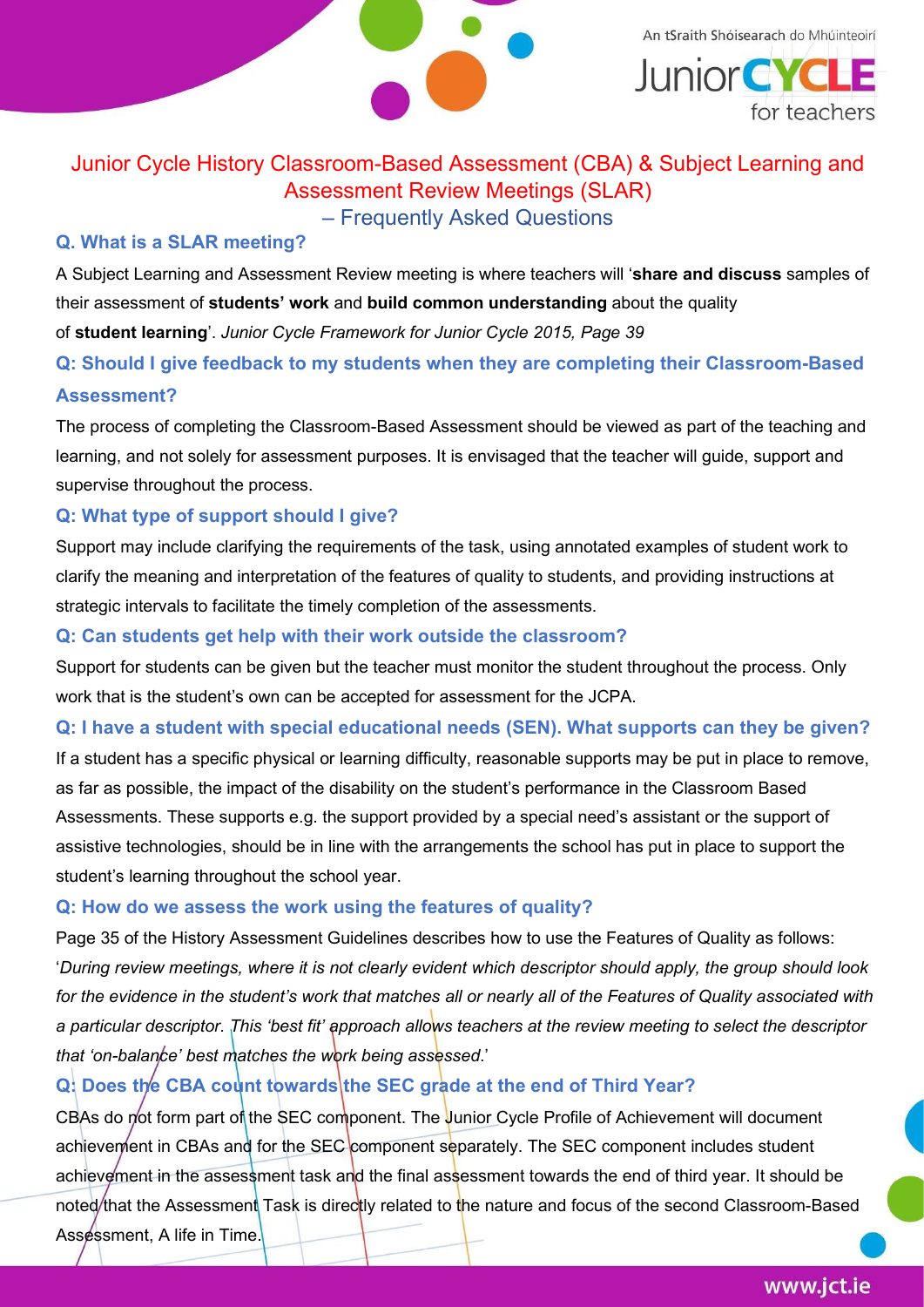

#### Q: Should every History teacher in a subject department attend a SLAR meeting?

Section 2.13.4 of DES circular 0077/2019 (page 18) states that 'When students have completed CBAs, the CBAs will be assessed by the students' teachers, and the outcomes will be reported to the students and parents/guardians. To support teachers in assessing students' Classroom Based Assessments, teachers will engage in Subject Learning and Assessment Review meetings (SLARs)'. If you, as a History Department, feel there is merit in other teachers attending, then you have the freedom at a local level to decide if they do attend and the nature of their involvement at the SLAR meeting.

#### Q: What if a teacher is absent on the planned date for the SLAR meeting?

The key date to establish at the outset is the timing of the Subject Learning and Assessment Review meeting from the range of dates provided by the NCCA. In setting this date the school will be guided by its own local circumstances bearing in mind that the Past in My Place CBA must be completed by the end of Year Two'. Ensuring that you have an agreed date at the outset for the SLAR meeting will help to ensure everybody is available to attend. If there is an unavoidable absence, local circumstances will dictate whether the meeting can be rescheduled or not.

#### Q: Can a descriptor be appealed?

'Queries in relation to the Descriptors awarded for the Classroom-Based Assessments, where they arise, will be dealt with by the school' (History Assessment Guidelines page 21).

#### Q: When does the SLAR meeting happen?

CBA and SLAR window dates are updated annually by the NCCA on www.ncca.ie.

#### Q: What happens if consensus cannot be reached in a SLAR meeting?

In a SLAR meeting, teachers will 'share and discuss samples of their assessments of students' work and build a common understanding about the quality of students' learning. This structured support for Classroom-Based Assessments (CBAs) will help to ensure consistency and fairness within and across schools in the appraisal of student learning' (Framework for Junior Cycle, 2015, pages 8-9). It is through discussion that consensus about standards are reached. If consensus cannot be reached, this should be noted in the facilitator's report of the meeting.

#### Q: Do you have to reassess all students' work after the SLAR meeting?

'Following the Subject Learning and Assessment Review each individual teacher re-considers the judgement they made of their student's work based on the outcomes of the meeting and where necessary makes the appropriate adjustments to the level of achievement awarded to the work. A record of final descriptors awarded is kept by the class teacher and is shared with the SLAR facilitator, to be used in reporting progress and achievement to parents and students as part of the school's ongoing reporting procedures and through the Junior Cycle Profile of Achievement (JCPA)' (History Assessment Guidelines page 32).